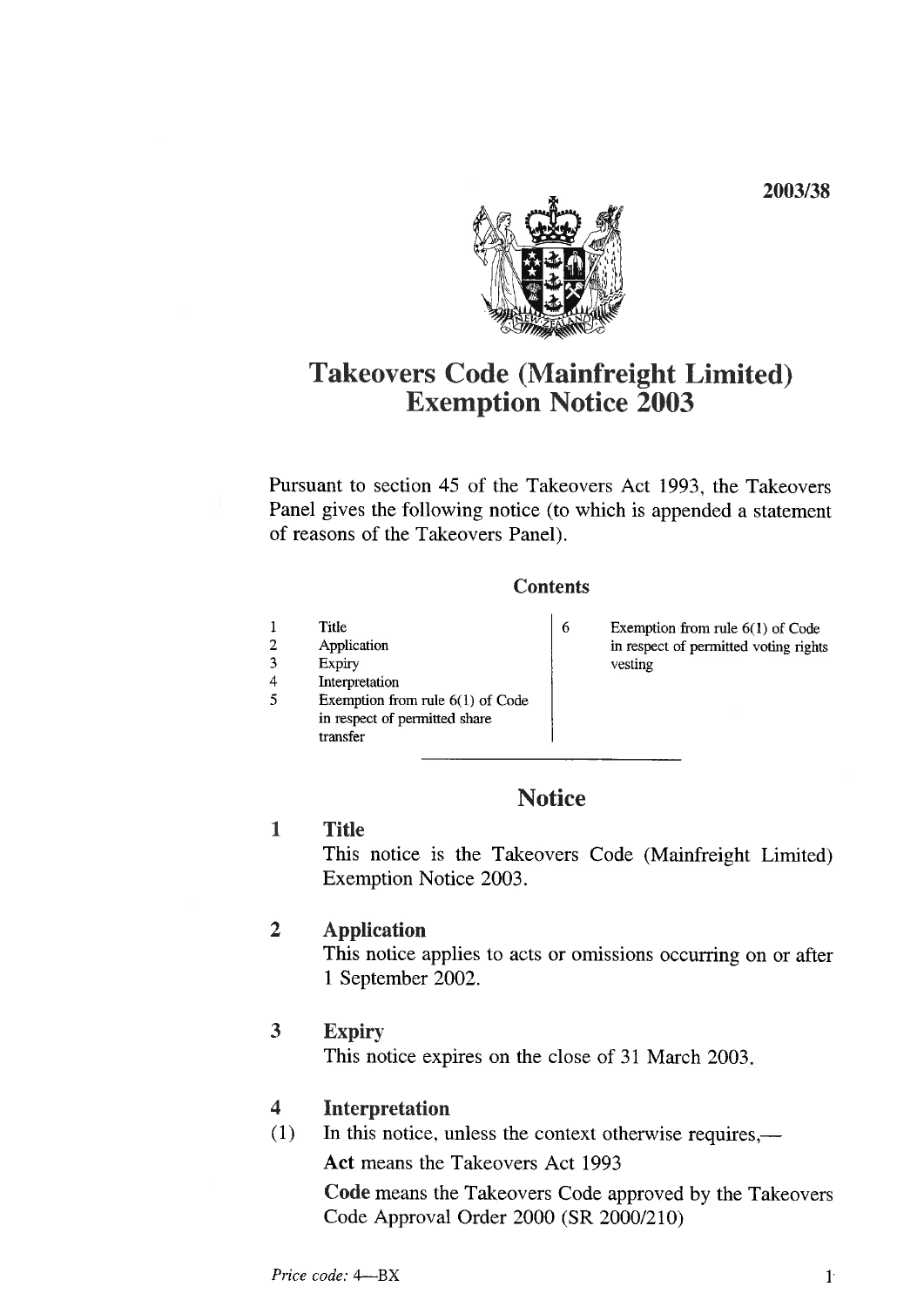$\mathbf{r}$ ħ,

control percentage means the percentage of voting rights in Mainfreight that a person holds or controls

Mainfreight means Mainfreight Limited

permitted share transfer means the transfer by Plested of 21 495 567 ordinary shares in Mainfreight to the tmstees of the tmst on 4 September 2002

permitted voting rights vesting means an arrangement under which the trustees of the trust vest control of all of the voting rights in 21 495 567 ordinary shares in Mainfreight in Plested

PIested means Bmce George Plested

trust means the Pie Melon Bay Trust established by deed of trust dated 24 September 1997

trustees means Bmce George Plested, Nancie Marie Plested, and Carl Gascoigne Howard-Smith.

(2) Any term or expression that is defined in the Act or the Code and used, but not defined, in this notice has the same meaning as in the Act or the Code.

#### 5 Exemption from rule 6(1) of Code in respect of permitted share transfer

The trustees are exempted from rule  $6(1)$  of the Code in respect of any increase in their control percentage in Mainfreight that arose from the permitted share transfer.

# 6 Exemption from rule 6(1) of Code in respect of pennitted voting rights vesting

Plested is exempted from mle 6(1) of the Code in respect of any increase in his control percentage that arises from the permitted voting rights vesting.

Dated at Auckland this 4th day of March 2003.

The Common Seal of the Takeovers Panel was affixed in the presence of:

cl<sub>4</sub>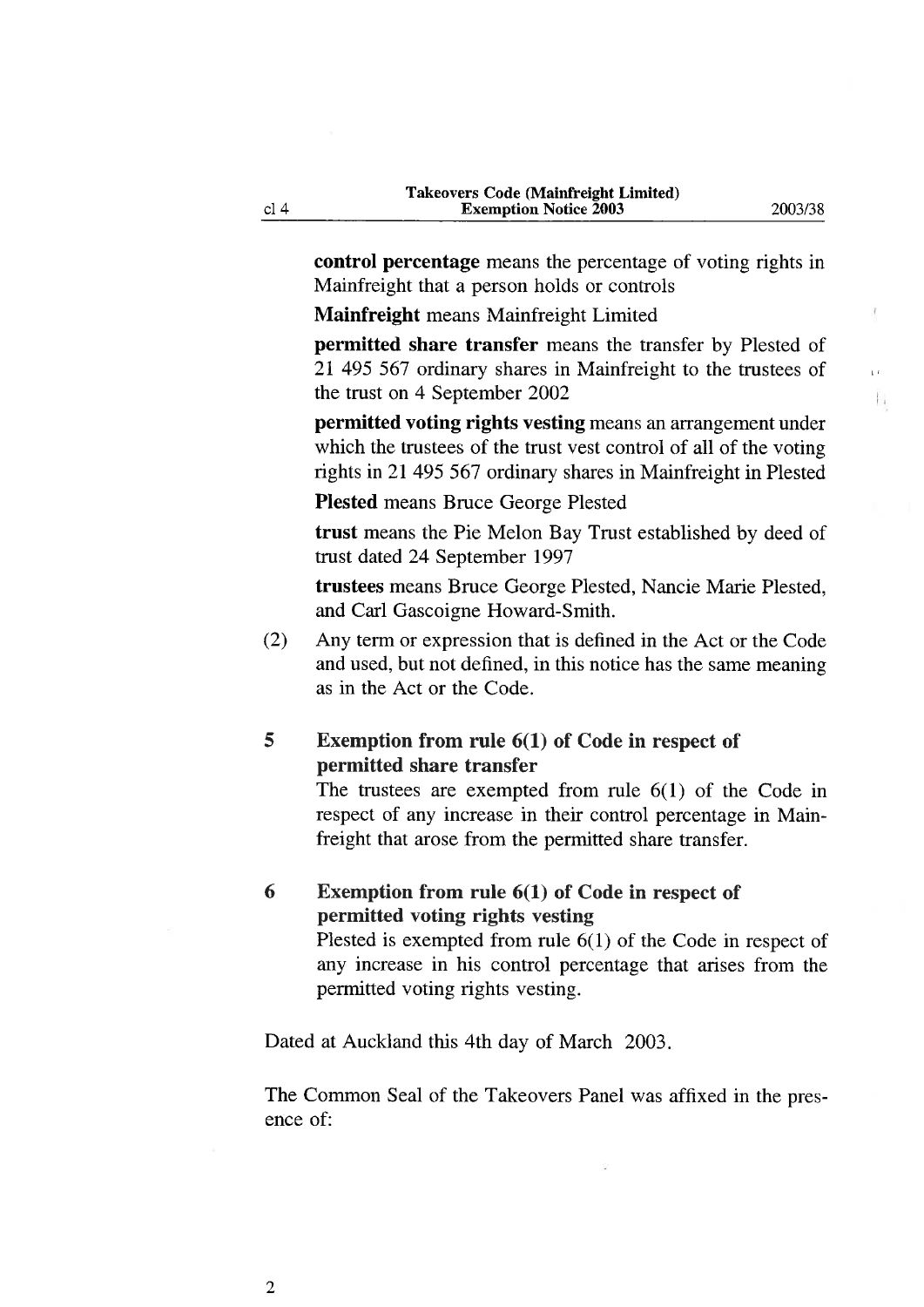[L.S.] J. C. King, Chairperson.

#### Statement of reasons of Takeovers Panel

This note is not part of the notice, but is intended to indicate its general effect.

This notice applies to acts or omissions occurring on or after 1 September 2002 and expires on 31 March 2003.

The Takeovers Panel (the Panel) has granted exemptions in respect of rule  $6(1)$  of the Takeovers Code (the **Code**) to-

- the tmstees of the Pie Melon Bay Tmst (the trust); and
- Bruce George Plested (Mr Plested).

The trust is a discretionary family trust established under a deed of trust dated 24 September 1997 for the benefit of Mr Plested's immediate family and for other charitable, educational, and religious purposes, as directed by the trustees. The trustees are Mr Plested, his wife Nancie Marie Plested (Mrs Plested), and Carl Gascoigne Howard-Smith (Mr Howard-Smith), who is a solicitor. Mr Plested is the settlor of the trust.

On 4 September 2002, Mr Plested transferred 21 495 567 ordinary shares in Mainfreight Limited (Mainfreight) to the trust as part of a rearrangement of his private and financial affairs in accordance with professional advice. The shares transferred to the trust were substantially all the shares in Mainfreight previously held by Mr Plested. Compliance with the Code was overlooked. The need for an exemption has resulted from an apparently inadvertent breach of the Code.

The trustees of the tmst have proposed that control of the voting rights in the shares transferred to the tmst be vested solely in Mr Plested. This will result in the control of those voting rights being restored to the position that existed before the transfer of the shares.

The Panel considers that it is appropriate to grant an exemption to Mr Plested, Mrs Plested, and Mr Howard-Smith in their capacities as trustees of the trust because,—